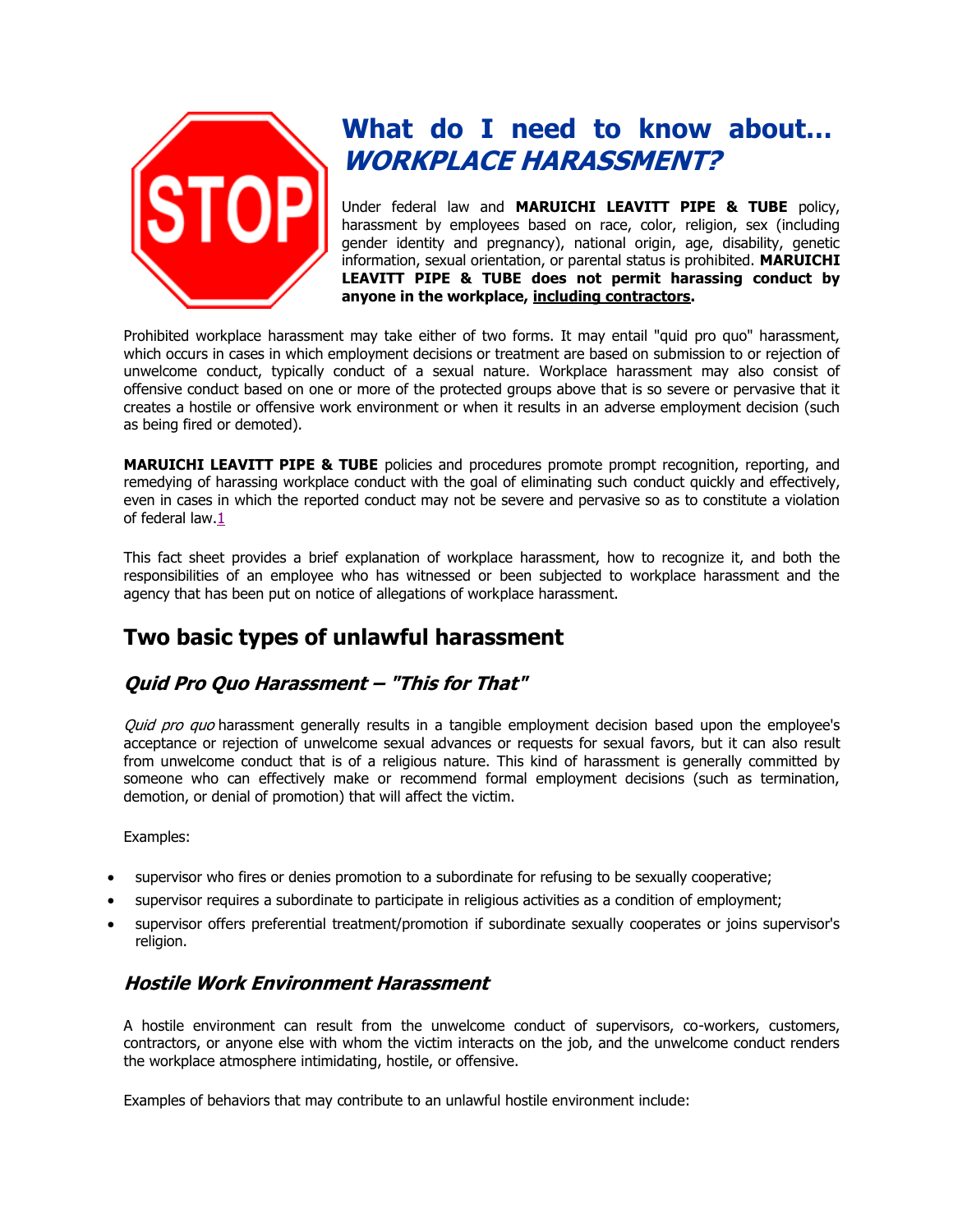- discussing sexual activities;
- telling off-color jokes concerning race, sex, disability, or other protected bases;
- unnecessary touching;
- commenting on physical attributes;
- displaying sexually suggestive or racially insensitive pictures;
- using demeaning or inappropriate terms or epithets;
- using indecent gestures;
- using crude language;
- sabotaging the victim's work;
- engaging in hostile physical conduct.

## **When harassing conduct violates the law\***

First, unlawful harassing conduct must be unwelcome and based on the victim's protected status.

Second, the conduct must be:

- 1. subjectively abusive to the person affected; and
- 2. objectively severe and pervasive enough to create a work environment that a reasonable person would find hostile or abusive.

Whether an instance or a pattern of harassing conduct is *severe or pervasive* is determined on a case-bycase basis, with consideration paid to the following factors:

- 1. the frequency of the unwelcome discriminatory conduct;
- 2. the severity of the conduct;
- 3. whether the conduct was physically threatening or humiliating, or a mere offensive utterance;
- 4. whether the conduct unreasonably interfered with work performance;
- 5. the effect on the employee's psychological well-being; and
- 6. whether the harasser was a superior within the organization.

Each factor is considered, but none are required or dispositive. Hostile work environment cases are often difficult to recognize, because the particular facts of each situation determine whether offensive conduct has crossed the line from "ordinary tribulations of the workplace, such as the sporadic use of abusive language . . . and occasional teasing," $\geq$  to unlawful harassment.

\*However, the intent of Maruichi Leavitt's Harassing Conduct Policy is to provide a process for addressing incidents of unwelcome conduct long before they become severe and pervasive enough to create a hostile work environment under the law.

#### **Resources and Responsibilities - What to do if you witness or are subjected to harassment**

**Harassing Conduct Policy –** The company has determined that the most effective way to limit harassing conduct is to treat it as misconduct, even if it does not rise to the level of harassment actionable under the law. The goal of this policy is to eliminate harassment before it becomes severe and pervasive enough to violate the law.

Therefore, for the purposes of the Harassing Conduct Policy, harassing conduct is defined more broadly as "any unwelcome verbal or physical conduct based on any characteristic protected by law when: (1) the